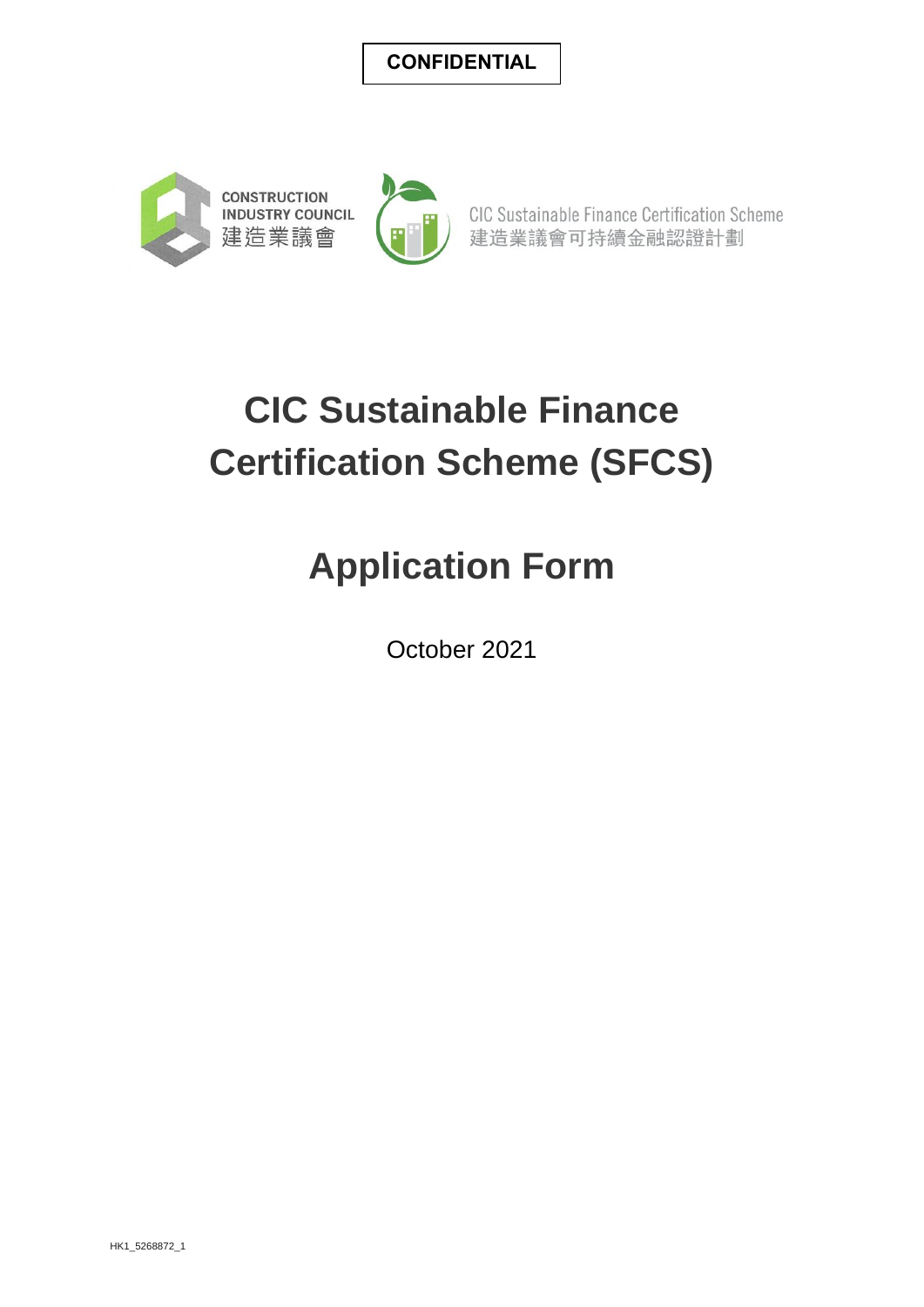

## **IMPORTANT NOTES**

- 1. Please read the User Guide (hyperlink), which provides an overview of the application process and guidance, prior to completing this form.
- 2. Please read the guidance notes provided in each text box carefully. The guidance provided is not exhaustive and applicants are encouraged to seek professional advice where necessary.
- 3. The declaration shall be signed by an authorised person of the company as to conflicts of interests in any matters in connection with the application and assessment of the SFCS. This includes reasonably perceived, potential or actual conflict of interests related to the company and its employees involved in this application.
- 4. Applicants must complete all fields. If a question does not apply, please type "N/A". Any missing information may result in delay in the assessment process.
- 5. This form must be submitted with supporting documents. Please upload the supporting documents in the following formats: Word/Excel/ PPT/ PDF.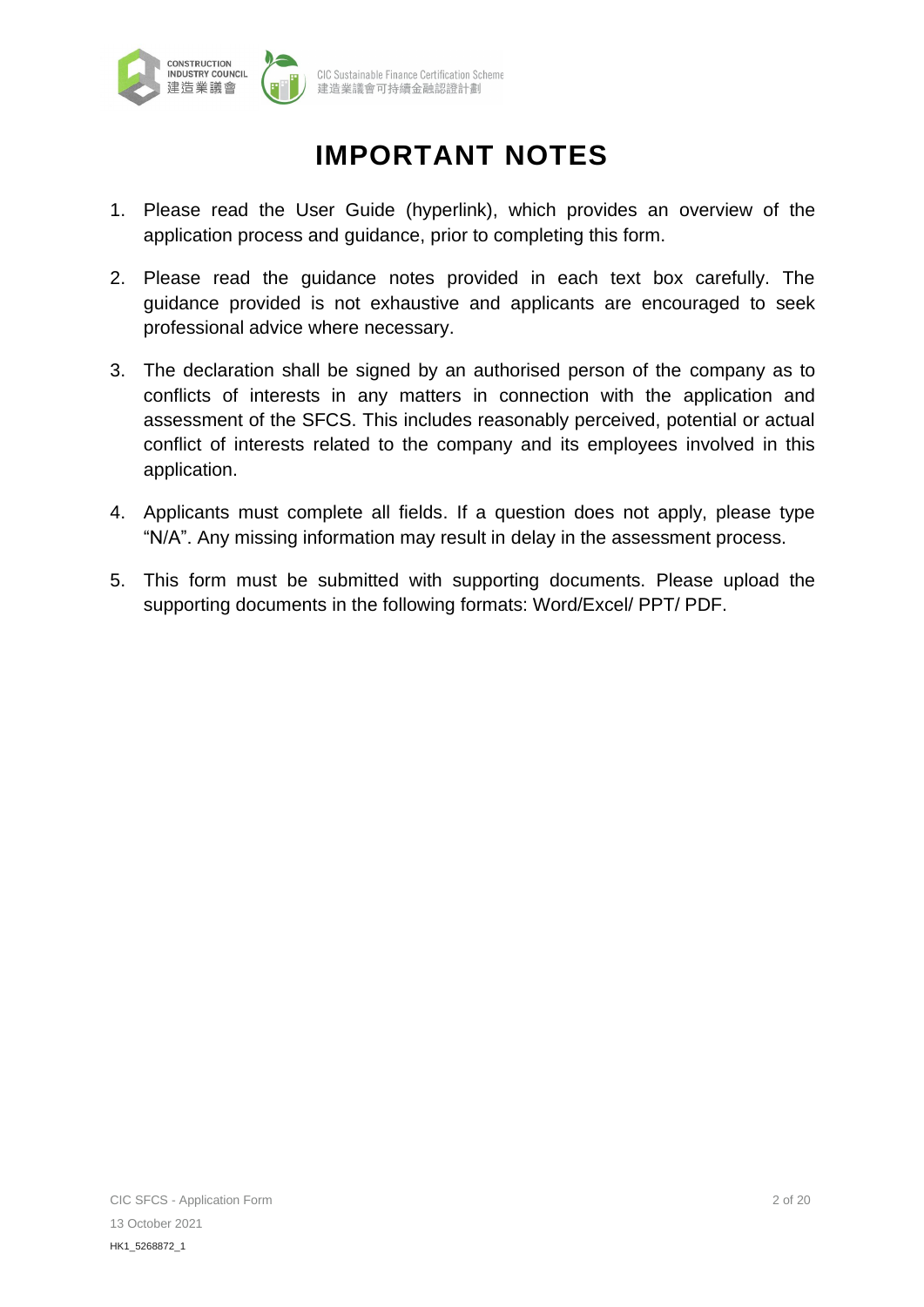

# **1 GENERAL INFORMATION**

### **1.1 APPLICATION INFORMATION**

| Sustainable financing<br>linstrument | Green Loan<br><b>Green Guarantee</b>                                        |  |
|--------------------------------------|-----------------------------------------------------------------------------|--|
|                                      | Sustainability-linked Loan                                                  |  |
|                                      | <b>Sustainability-linked Guarantee</b>                                      |  |
| <b>Application level</b>             | Project-level (only for green loan and green<br>guarantee)<br>Company-level |  |
| Estimated loan/guarantee<br>amount   | HK\$<br>Million                                                             |  |

### **1.2 COMPANY INFORMATION**

| Company name (English)                                                     |                                                     |
|----------------------------------------------------------------------------|-----------------------------------------------------|
| Please note that this will                                                 |                                                     |
| be stated in certificate.                                                  |                                                     |
| Company name (Chinese)                                                     |                                                     |
| Please note that this will<br>be stated in certificate.                    |                                                     |
| Company profile<br>(Limited to 200 words)                                  |                                                     |
| Is your company a listed<br>company or a subsidiary<br>of a listed company | Yes $\Box$ No                                       |
| Is your company a<br>subsidiary of a holding<br>company?                   | □ Yes □ No<br>If yes, please state the name: ______ |
| Correspondence address                                                     |                                                     |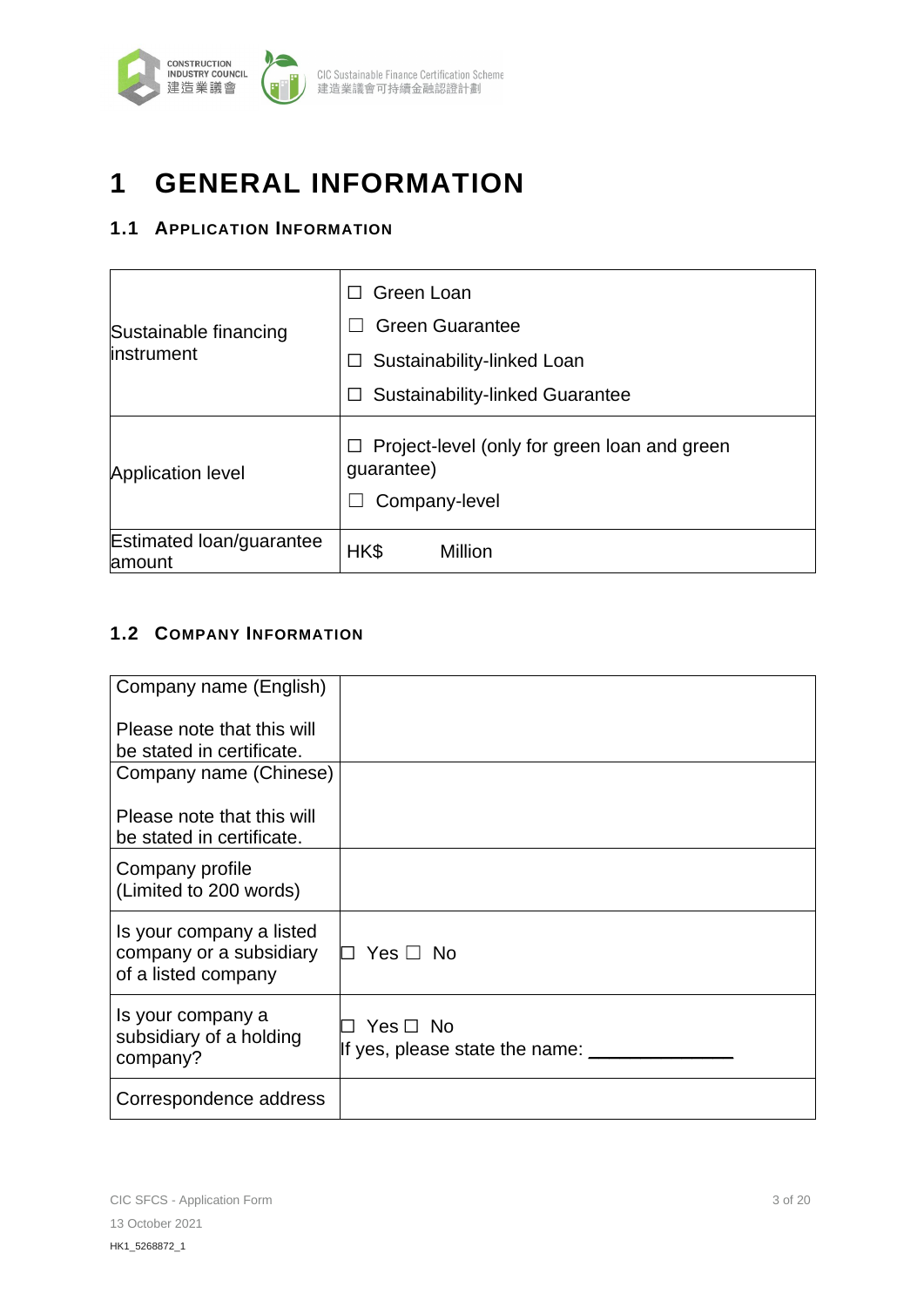

| <b>HKSAR Government/Statutory Body</b><br>Developer<br>Main contractor<br>Sub-contractor<br>Supplier/Manufacturer |
|-------------------------------------------------------------------------------------------------------------------|
|                                                                                                                   |
|                                                                                                                   |
| Name:                                                                                                             |
| Position:                                                                                                         |
| Telephone no.:                                                                                                    |
| Email address:                                                                                                    |
|                                                                                                                   |

# **2 GREEN LOAN**

### **2.1 USE OF PROCEEDS**

| <b>Eligible</b><br>category<br>More than one<br>option can be<br>selected. | <b>Renewable Energy</b><br>$\Box$                                                                     |
|----------------------------------------------------------------------------|-------------------------------------------------------------------------------------------------------|
|                                                                            | <b>Energy Efficiency</b><br>$\Box$                                                                    |
|                                                                            | <b>Pollution Prevention and Control</b>                                                               |
|                                                                            | <b>Environmentally Sustainable Management of Living Natural</b><br>⊔<br><b>Resources and Land Use</b> |
|                                                                            | <b>Terrestrial and Aquatic Biodiversity Conservation</b>                                              |
|                                                                            | <b>Clean Transportation</b><br>ப                                                                      |
|                                                                            | Sustainable Water and Wastewater Management<br>ப                                                      |
|                                                                            | □ Climate Change Adaptation                                                                           |
|                                                                            | Circular Economy Adapted Products, Production Technologies<br>and Processes                           |
|                                                                            | Green Building<br>ப                                                                                   |
|                                                                            | $\Box$ Others (such as China Green Bond Endorsed Project<br>Catalogue and EU Taxonomy)                |
|                                                                            | Please refer to the User Guide (hyperlink) and specify:                                               |
|                                                                            | Standard : ____________________________                                                               |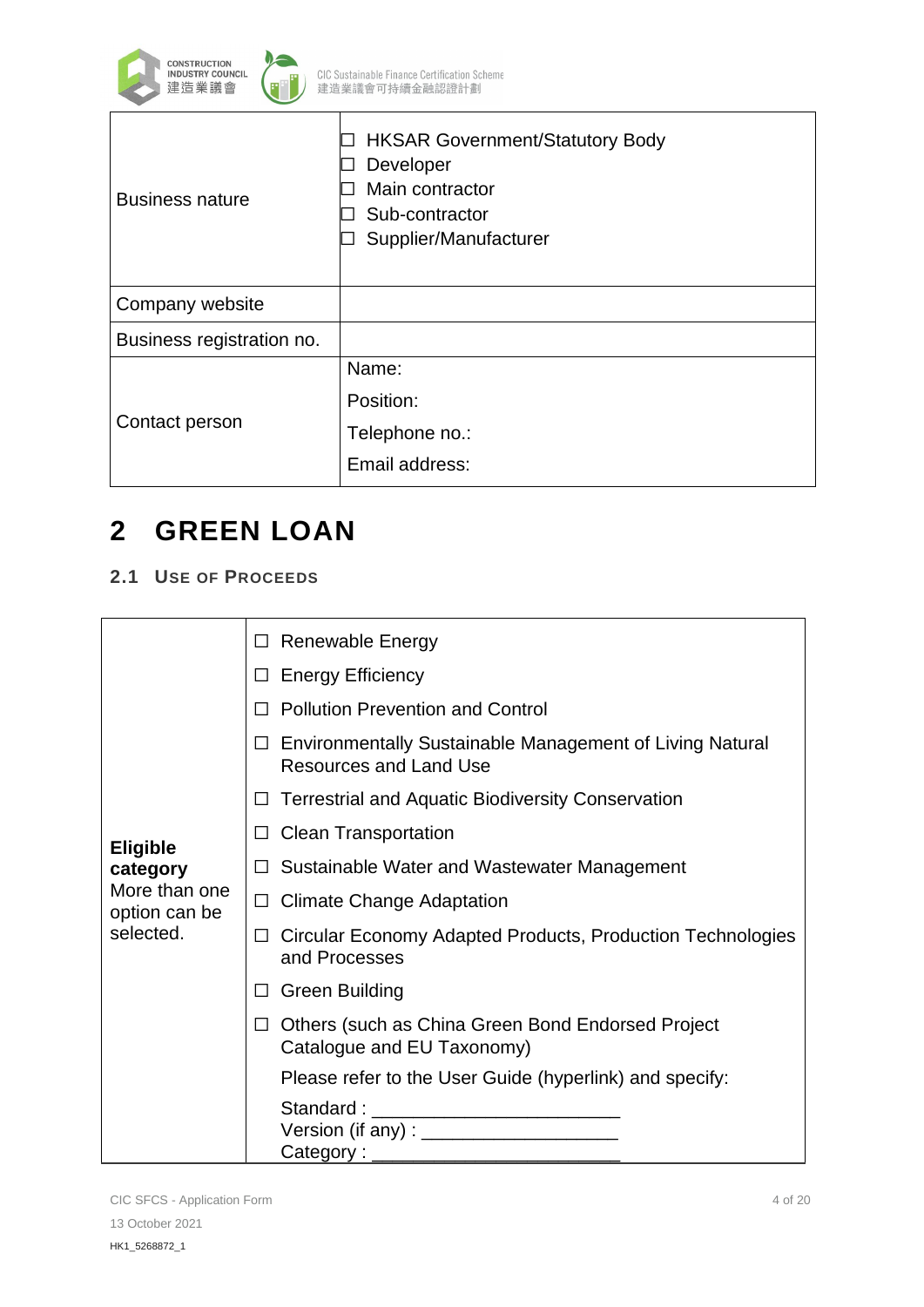



┱

CIC Sustainable Finance Certification Scheme<br>建造業議會可持續金融認證計劃

| <b>Eligibility</b><br>criteria                                                                           |                                                                                                                                                                                                                                                                                                                                                                                                                                                                                                                                                                                                      |
|----------------------------------------------------------------------------------------------------------|------------------------------------------------------------------------------------------------------------------------------------------------------------------------------------------------------------------------------------------------------------------------------------------------------------------------------------------------------------------------------------------------------------------------------------------------------------------------------------------------------------------------------------------------------------------------------------------------------|
| Please refer to<br>the User Guide<br>(hyperlink) and<br>specify criteria<br>of the selected<br>category. | Criteria:                                                                                                                                                                                                                                                                                                                                                                                                                                                                                                                                                                                            |
| <b>Framework</b><br>More than one<br>option can be<br>selected.                                          | □ The International Capital Market Association and Loan Market<br>Association's Green Loan Principles (GLP) (2021 Edition)<br>□ Climate Bond Initiatives (CBI)'s Climate Bonds Standard<br>$(2021$ Edition)<br>$\Box$ United Nations Sustainable Development Goals (UN SDGs)<br>Green Bond Endorsed Project Catalogue (2021 Edition)<br>$\Box$<br>Others, please specify: ___________________<br>$\Box$                                                                                                                                                                                              |
| <b>Purposes of</b><br>financing                                                                          | $\Box$ Exclusively used to finance new eligible green projects<br>$\Box$ Exclusively used to finance and refinance, in whole or in part,<br>new or existing eligible green projects<br>Exclusively used to refinance existing eligible green projects<br>$\Box$<br>(Remarks: the section below is optional)<br>If the proceeds will be used to refinance existing eligible projects,<br>you are encouraged to provide the following information:<br>Estimated share of financing versus refinancing:<br>Name of the projects to be refinanced:<br>Expected look-back period for refinanced projects: |
| <b>Supporting</b><br>documents<br>Please upload<br>supporting<br>documents,<br>such as green<br>finance  | File name: _____________________<br>Description: __________________                                                                                                                                                                                                                                                                                                                                                                                                                                                                                                                                  |

٦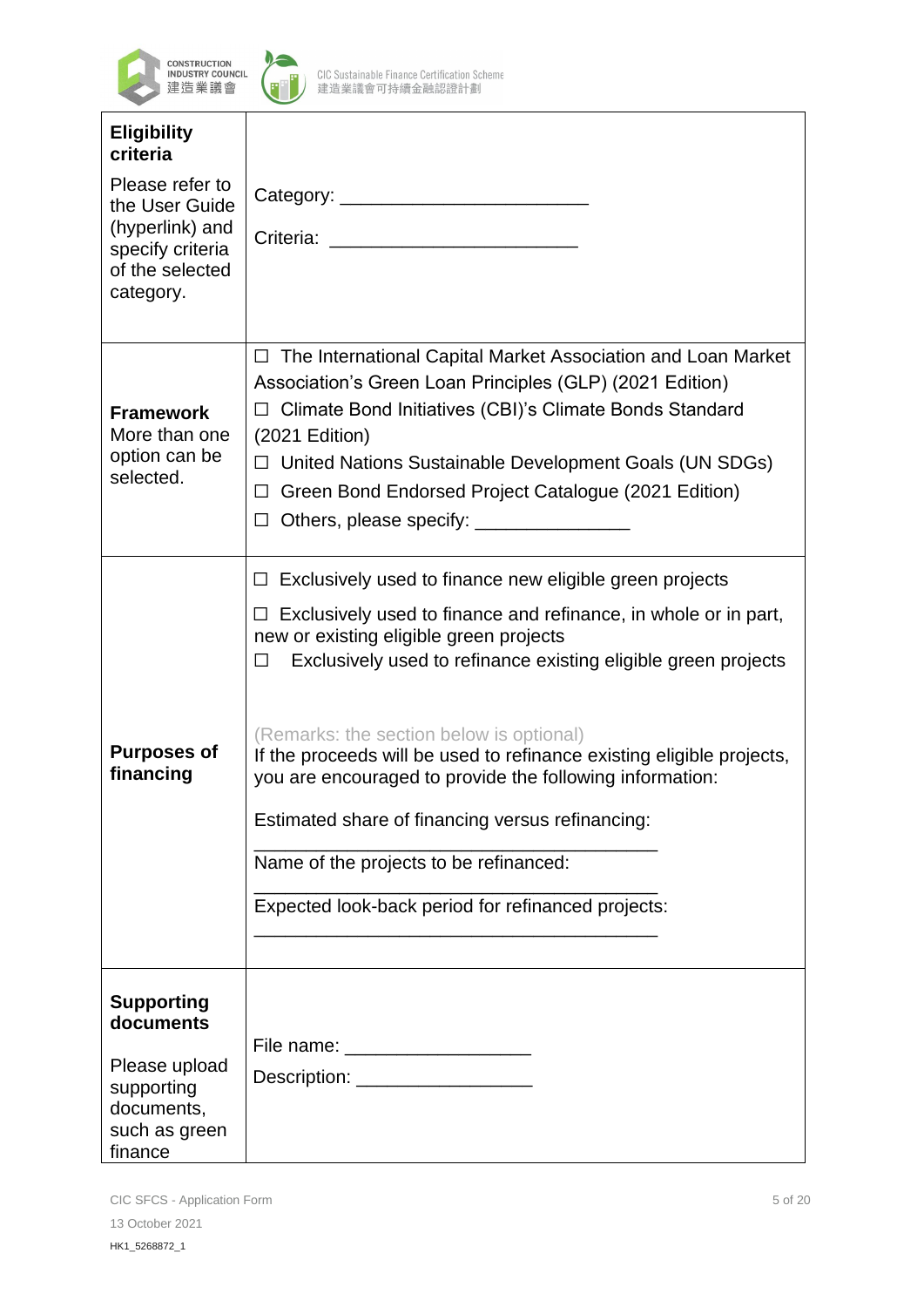



| strategy and         |                                                       |
|----------------------|-------------------------------------------------------|
| framework.           |                                                       |
|                      |                                                       |
| The file size of     |                                                       |
| each                 |                                                       |
| document             |                                                       |
| should not           |                                                       |
| exceed 20            |                                                       |
| pages or             |                                                       |
| 10MB.                |                                                       |
|                      |                                                       |
|                      | Eligible Project (for project-level application only) |
| <b>Project name</b>  |                                                       |
| (English)            |                                                       |
|                      |                                                       |
| Please note          |                                                       |
| that this will be    |                                                       |
| stated in            |                                                       |
|                      |                                                       |
| certificate.         |                                                       |
| <b>Project name</b>  |                                                       |
| (Chinese)            |                                                       |
|                      |                                                       |
| Please note          |                                                       |
| that this will be    |                                                       |
| stated in            |                                                       |
| certificate.         |                                                       |
| <b>Location</b>      |                                                       |
|                      |                                                       |
| Project              |                                                       |
| description          |                                                       |
|                      |                                                       |
| (Limited to 200      |                                                       |
| words)               |                                                       |
|                      |                                                       |
| <b>Highlights of</b> |                                                       |
| green                |                                                       |
| elements and         |                                                       |
| estimated            |                                                       |
| environmental        |                                                       |
| impact               |                                                       |
| Please refer to      |                                                       |
| the User Guide       |                                                       |
|                      |                                                       |
| for more             |                                                       |
| information.         |                                                       |
|                      |                                                       |
|                      |                                                       |
|                      |                                                       |
|                      |                                                       |
|                      |                                                       |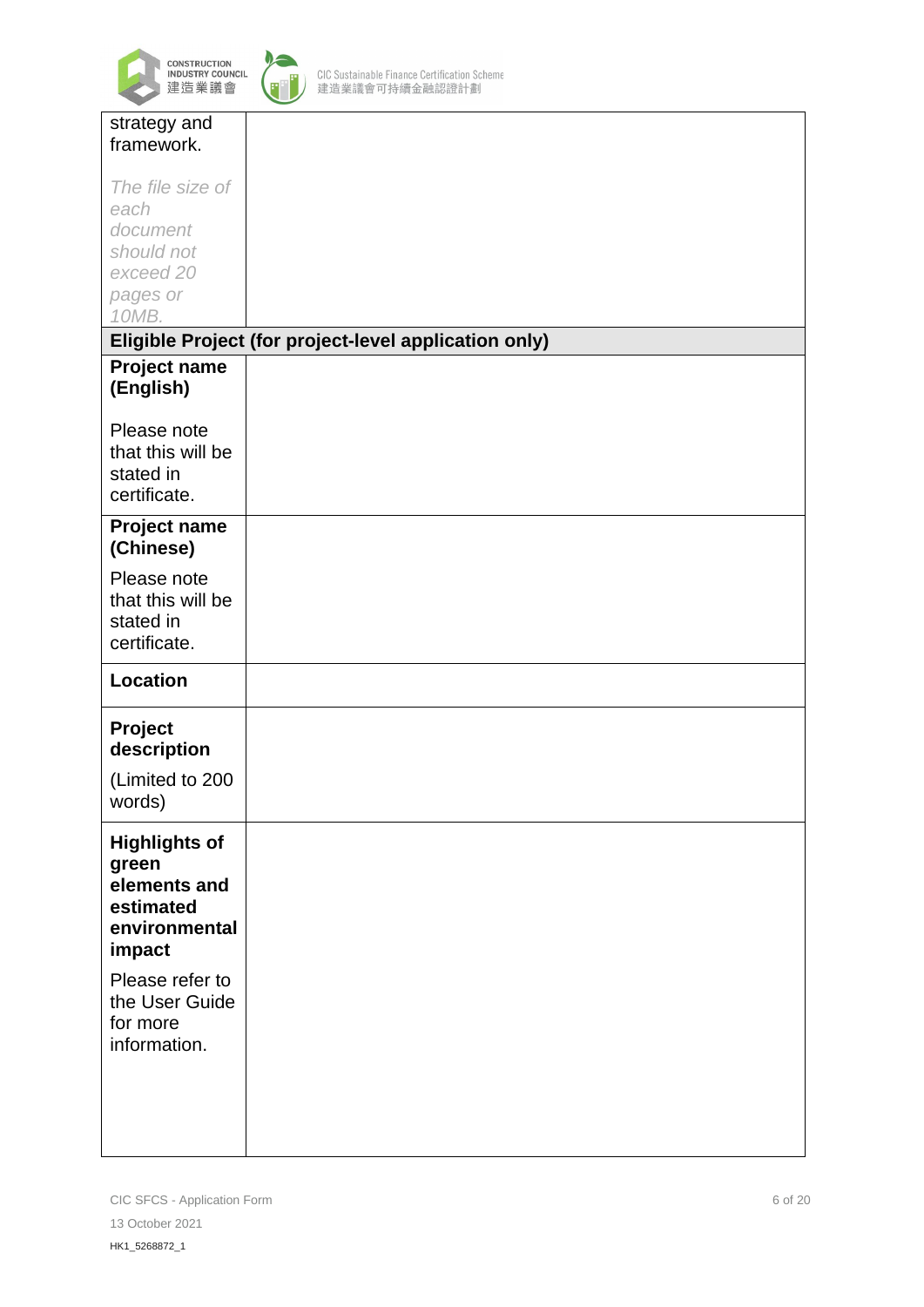

### **2.2 PROJECT EVALUATION AND SELECTION**

| <b>Environmental</b><br>sustainability<br>objectives      |                                                                                                                                                                                                                                                                                                                                                                                                                                                                                                                                                                                                                                                                                                                                                                                                                                                                                                                               |
|-----------------------------------------------------------|-------------------------------------------------------------------------------------------------------------------------------------------------------------------------------------------------------------------------------------------------------------------------------------------------------------------------------------------------------------------------------------------------------------------------------------------------------------------------------------------------------------------------------------------------------------------------------------------------------------------------------------------------------------------------------------------------------------------------------------------------------------------------------------------------------------------------------------------------------------------------------------------------------------------------------|
| <b>Process for project</b><br>evaluation and<br>selection | $\Box$ Applicant has set up a governance body to evaluate and<br>select eligible projects based on the above criteria and<br>manage their environmental risks (i.e. destruction caused to<br>the surrounding natural environment), with the following<br>responsibilities:<br>Reviewing and validating the pool of eligible<br>projects as suggested by the relevant project<br>teams based on the use of proceeds and other<br>requirements<br>Monitoring the eligible projects during the life of<br>the sustainable financing instruments<br>Preparing and recommending any changes or<br>$\bullet$<br>updates to the green finance strategy to the Board<br>of Directors of the company for approval<br>Preparing and approving sustainable financing<br>instrument reports<br>Paying attention to continuous developments in<br>the sustainable finance market and maintaining<br>conformance with best market practices |
| <b>Structure of</b><br>governance body<br>(optional)      | $\Box$ The governance body comprises senior members to<br>evaluate and select eligible projects                                                                                                                                                                                                                                                                                                                                                                                                                                                                                                                                                                                                                                                                                                                                                                                                                               |
|                                                           |                                                                                                                                                                                                                                                                                                                                                                                                                                                                                                                                                                                                                                                                                                                                                                                                                                                                                                                               |
|                                                           | The governance body comprises cross-functional<br>representatives to evaluate and select eligible projects                                                                                                                                                                                                                                                                                                                                                                                                                                                                                                                                                                                                                                                                                                                                                                                                                    |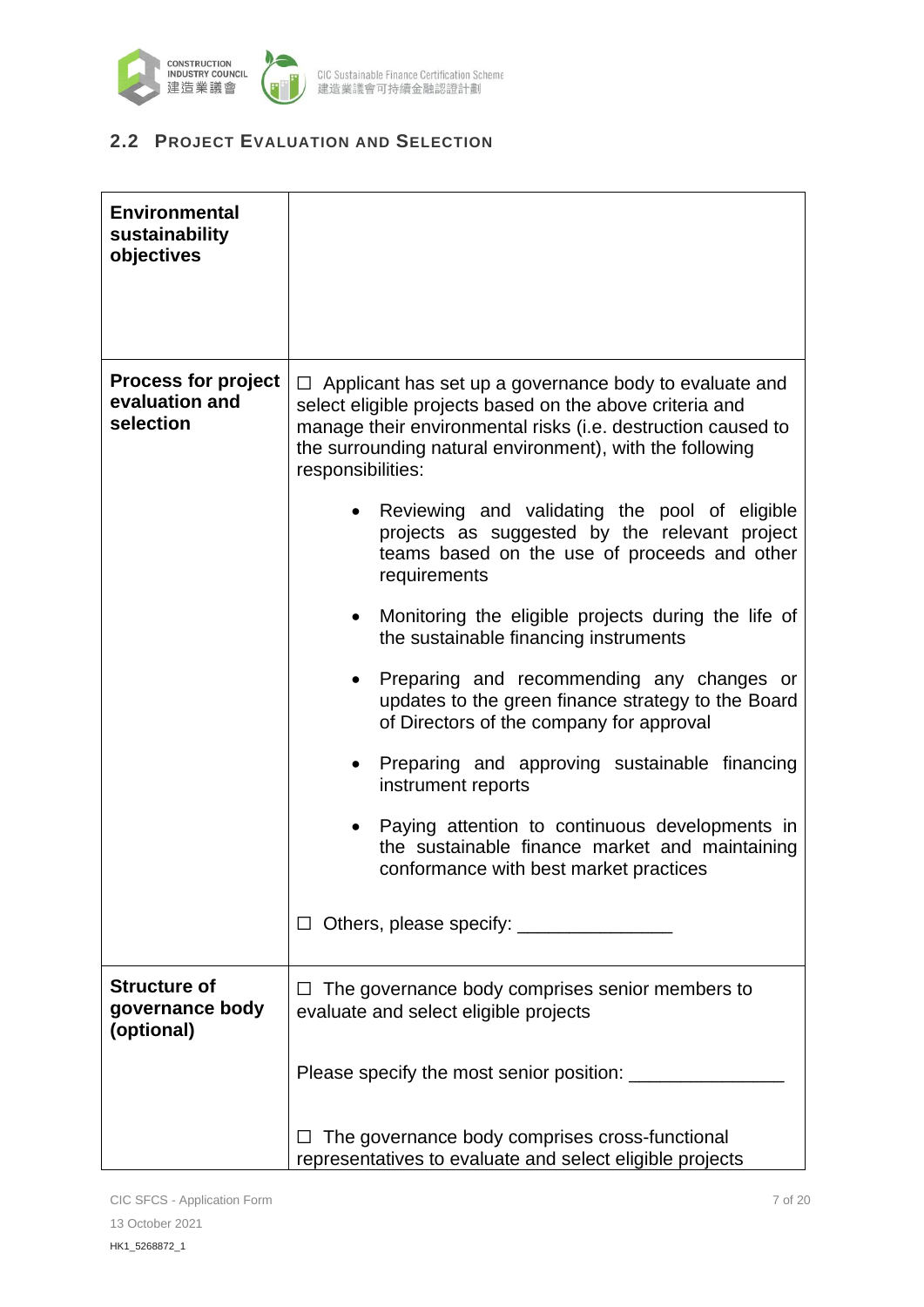

|                                                                                                                      | Please specify the names of the departments:                                                                         |
|----------------------------------------------------------------------------------------------------------------------|----------------------------------------------------------------------------------------------------------------------|
|                                                                                                                      | The governance body/committee will meet regularly to<br>П<br>oversee the governance of the green investment strategy |
|                                                                                                                      | Please specify the frequency (e.g. annually or semi-annually<br>or quarterly):                                       |
|                                                                                                                      | File name: ______________________                                                                                    |
| <b>Supporting</b><br>documents                                                                                       | Description: _____________________                                                                                   |
| Please upload<br>supporting<br>documents, such as<br>on governance<br>structure, meeting<br>minutes and<br>policies. |                                                                                                                      |
| The file size of each<br>document should<br>not exceed 20<br>pages or 10MB.                                          |                                                                                                                      |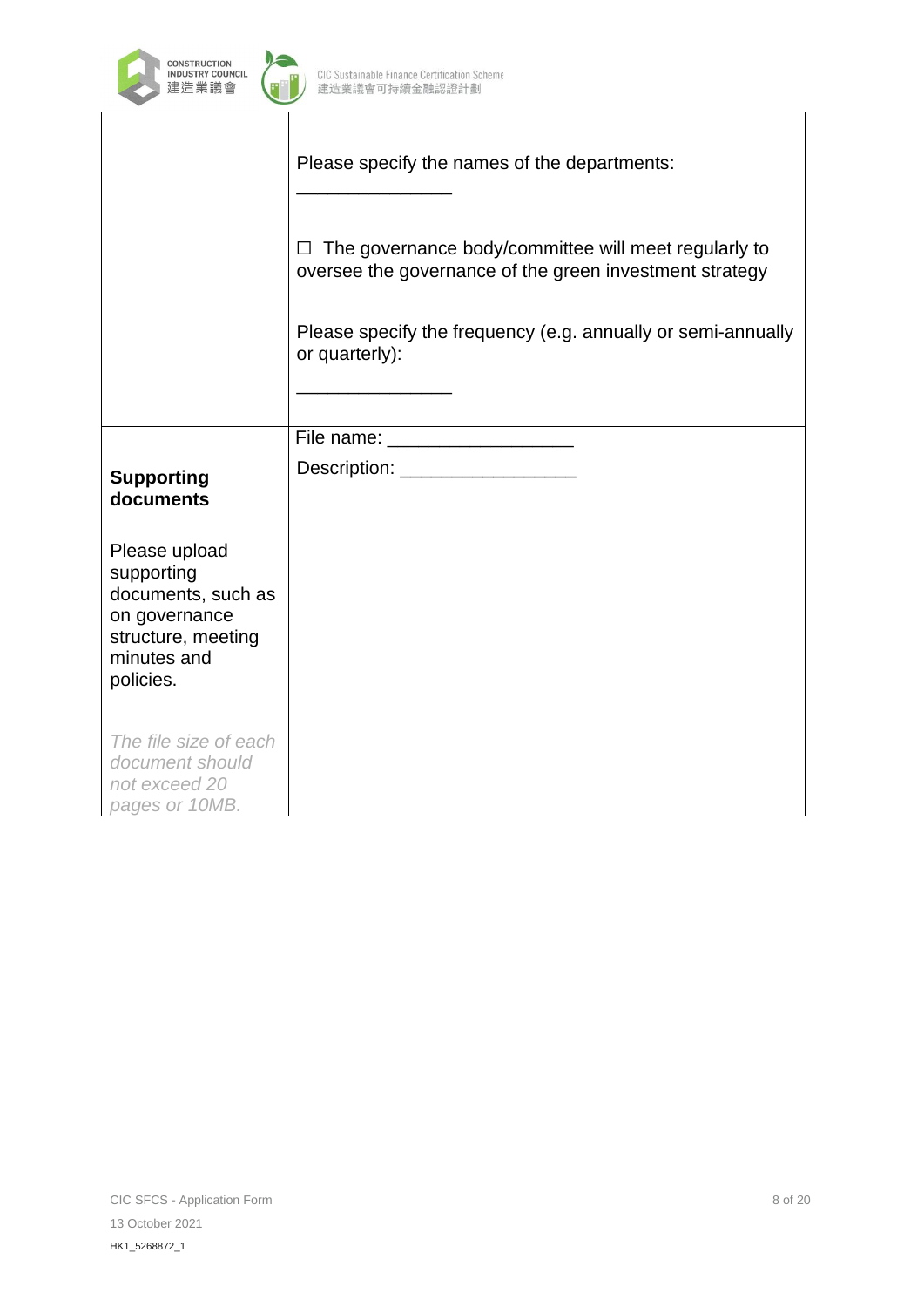

### **2.3 MANAGEMENT OF PROCEEDS**

| Internal governance<br>process<br>Please elaborate on the<br>internal governance process<br>through which the company<br>can track the allocation of<br>funds towards green<br>projects and manage the<br>remaining amount of<br>proceeds. |                                                                                                                                                                                                                                                                                                                                                                                                                                                                                                                              |
|--------------------------------------------------------------------------------------------------------------------------------------------------------------------------------------------------------------------------------------------|------------------------------------------------------------------------------------------------------------------------------------------------------------------------------------------------------------------------------------------------------------------------------------------------------------------------------------------------------------------------------------------------------------------------------------------------------------------------------------------------------------------------------|
| <b>Documentation</b>                                                                                                                                                                                                                       | Applicant will establish a register of funds, which<br>⊔<br>contains the following information:<br>issuer/borrower entity transaction date<br>principal amount of proceeds<br>repayment or amortisation profile<br>maturity date<br>name and basic information of eligible<br>projects to which proceeds have been<br>allocated in accordance with the defined<br>criteria<br>amount of proceeds allocated to each<br>project<br>remaining amount of proceeds that have<br>not been allocated to eligible projects<br>$\Box$ |
| <b>Supporting documents</b><br>Please upload supporting<br>documents, such as on<br>governance structure,                                                                                                                                  | File name: ____________________<br>Description: <u>New York Charles and State Charles and State Charles and State Charles and State Charles and State Charles and State Charles and State Charles and State Charles and State Charles and State Charles and State C</u>                                                                                                                                                                                                                                                      |

CIC SFCS - Application Form 9 of 20 13 October 2021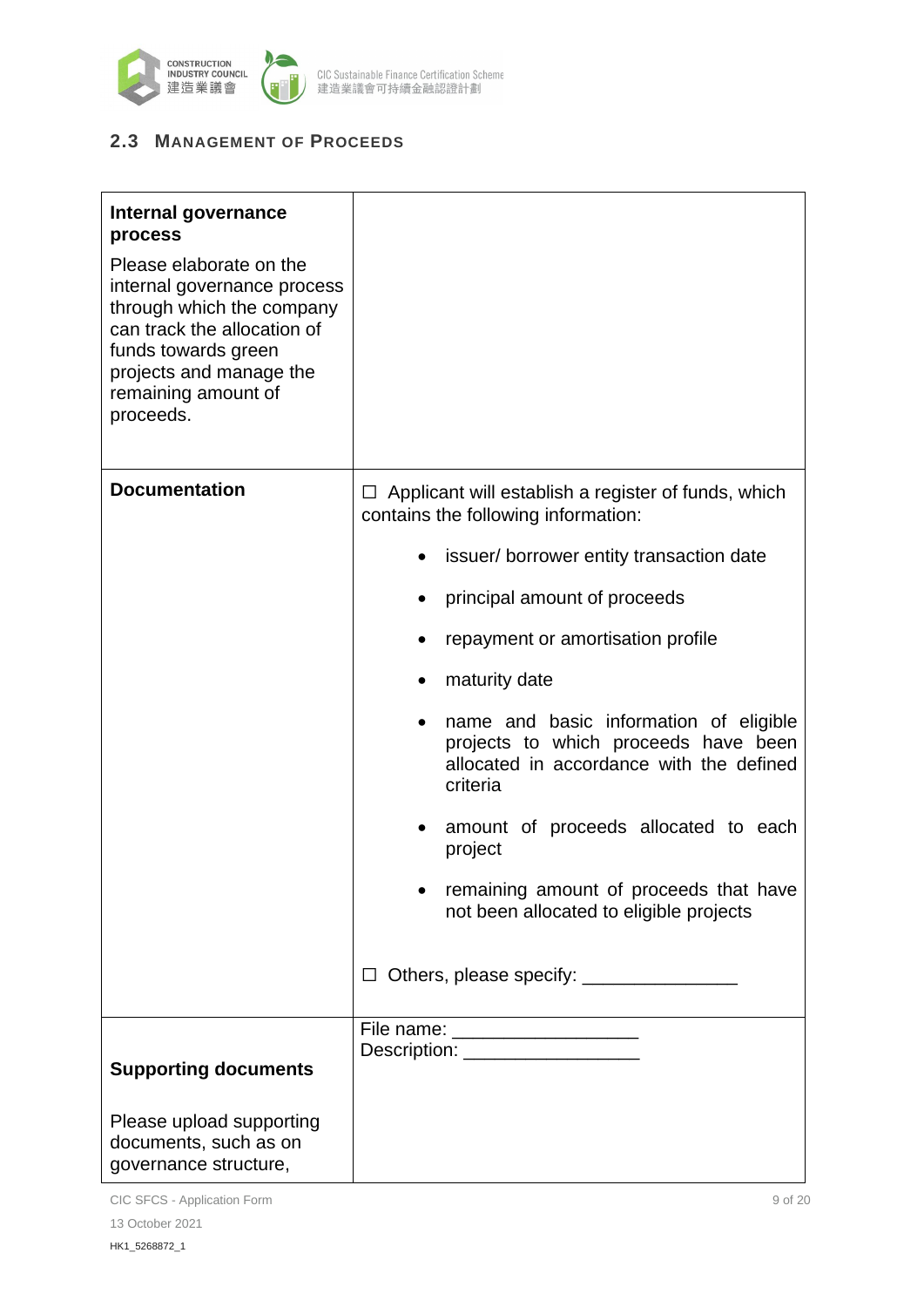

CIC Sustainable Finance Certification Scheme<br>建造業議會可持續金融認證計劃

| meeting minutes and |  |
|---------------------|--|
| policies.           |  |

*The file size of each document should not exceed 20 pages or 10MB.*

### **2.4 REPORTING**

| <b>Reporting period</b>                                                                                                                                                                                                                                                                                                                                                                     |                                                                                                                                                                                                                                                                                                                                                                                                 |
|---------------------------------------------------------------------------------------------------------------------------------------------------------------------------------------------------------------------------------------------------------------------------------------------------------------------------------------------------------------------------------------------|-------------------------------------------------------------------------------------------------------------------------------------------------------------------------------------------------------------------------------------------------------------------------------------------------------------------------------------------------------------------------------------------------|
| Applicant shall prepare a<br>report within one year from<br>the date of issuance of each<br>sustainable financing<br>instrument and continue to<br>report regularly at this<br>selected interval until the full<br>allocation of the proceeds.<br>The report will provide<br>information on the allocation<br>of the proceeds and the<br>environmental impacts of<br>funded green projects. | Annually<br>$\Box$<br>Semi-annually<br>$\Box$<br>Quarterly<br>$\Box$                                                                                                                                                                                                                                                                                                                            |
| <b>Means of reporting</b><br>Please select the appropriate<br>reporting channel. More than<br>one option can be selected.                                                                                                                                                                                                                                                                   | $\Box$ Publish a standalone green finance report<br>Information published as part of the financial<br>$\Box$<br>report<br>Information published as part of the<br>$\Box$<br>sustainability / Environmental, Social and<br>Governance report<br>Information published as part of the relevant<br>$\Box$<br>project documents such as project progress<br>report.<br>Others, please specify:<br>П |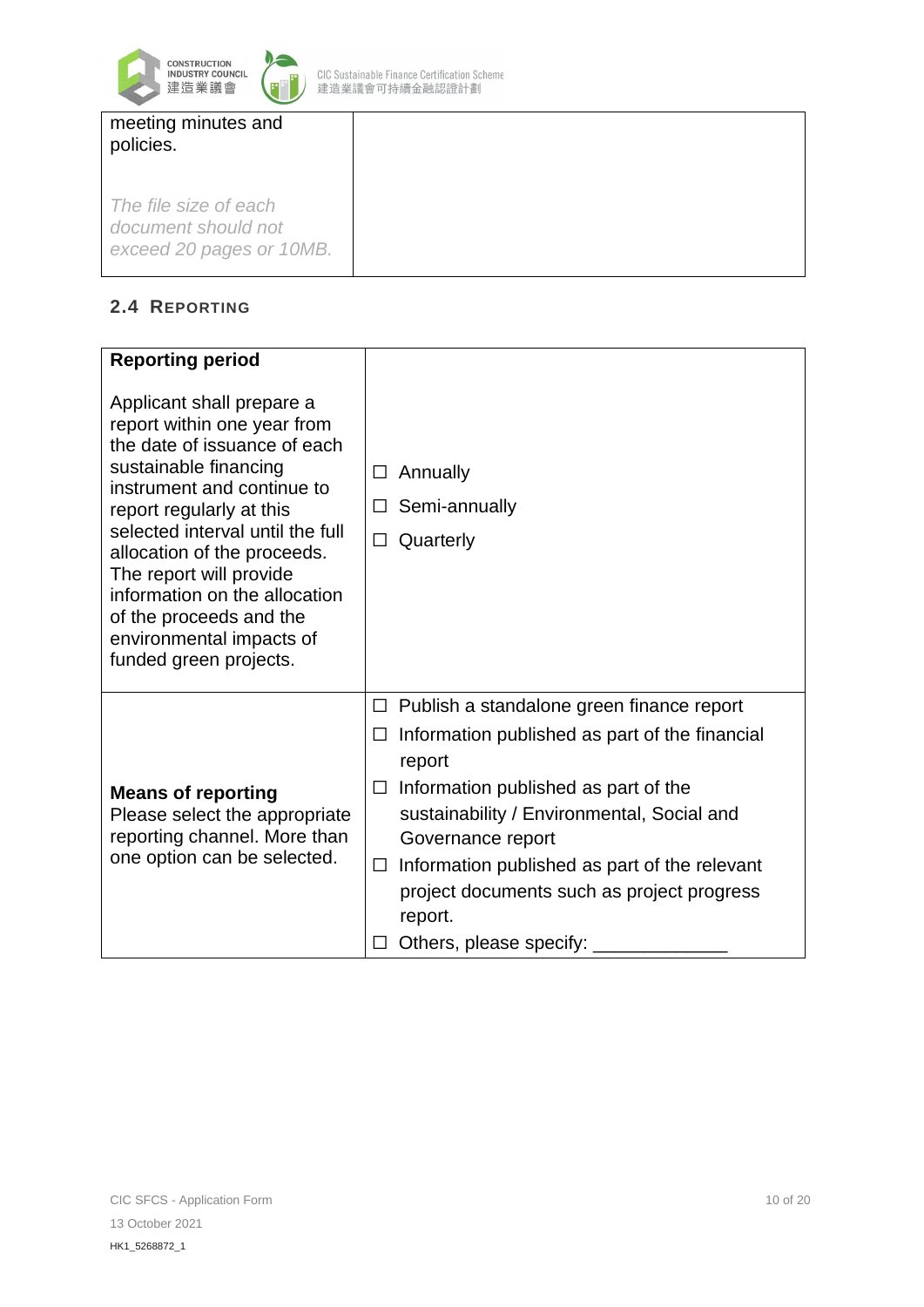

| <b>Allocation reporting</b><br>Please select information to<br>be included in the allocation<br>report. More than one option<br>can be selected.                  | $\Box$ A list of green projects to which the proceeds<br>have been allocated<br>$\Box$ Brief description of the projects<br>$\Box$ Distribution of proceeds earmarked to eligible<br>green projects at category level<br>$\Box$ Distribution of proceeds earmarked to eligible<br>green projects at project level<br>$\Box$ Proportion of net proceeds used for financing<br>versus refinancing<br>$\Box$ Balance of any allocation proceeds invested in<br>cash and/or cash equivalents |
|-------------------------------------------------------------------------------------------------------------------------------------------------------------------|------------------------------------------------------------------------------------------------------------------------------------------------------------------------------------------------------------------------------------------------------------------------------------------------------------------------------------------------------------------------------------------------------------------------------------------------------------------------------------------|
| <b>Impact reporting</b><br>Please refer to the User<br>Guide (hyperlink) and list out<br>applicable key performance<br>indicators (KPIs) for impact<br>reporting. | $\Box$ Total carbon emissions (permanent works)<br>Total carbon emissions (temporary works and<br>□<br>site impacts)<br>$\Box$ Low-carbon materials (%)<br>$\Box$ Clean energy (%)<br>$\Box$ Waste recycling rate (%)<br>$\Box$ Other indicators, please specify:                                                                                                                                                                                                                        |
| <b>Methodology for each</b><br>selected KPI                                                                                                                       | CIC Carbon Assessment Tool (CAT)<br>$\Box$<br>Other methodologies, please specify:                                                                                                                                                                                                                                                                                                                                                                                                       |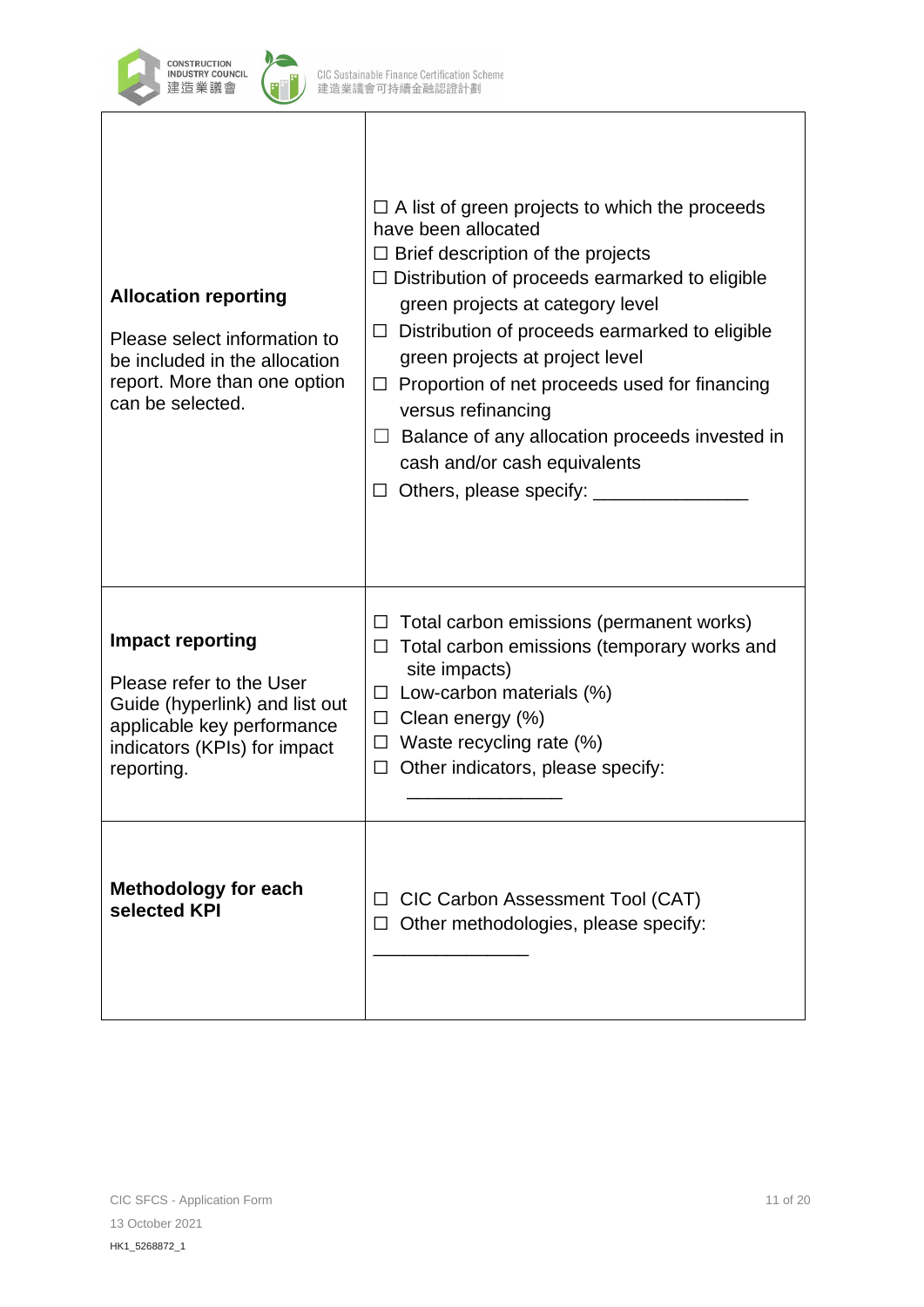

# **3 GREEN GUARANTEE**

### **3.1 PURPOSE OF TRADE INSTRUMENT**

| <b>Project Profile</b>                                  |                                                                                              |
|---------------------------------------------------------|----------------------------------------------------------------------------------------------|
| <b>Project name (English)</b>                           |                                                                                              |
| Please note that this will be<br>stated in certificate. |                                                                                              |
| <b>Project name (Chinese)</b>                           |                                                                                              |
| Please note that this will be<br>stated in certificate. |                                                                                              |
| <b>Location</b>                                         |                                                                                              |
| <b>Project description</b>                              |                                                                                              |
| (Limited to 200 words)                                  |                                                                                              |
|                                                         | Renewable Energy<br>ப                                                                        |
|                                                         | <b>Energy Efficiency</b><br>$\Box$                                                           |
|                                                         | <b>Pollution Prevention and Control</b>                                                      |
|                                                         | $\Box$ Environmentally Sustainable Management of<br>Living Natural Resources and Land Use    |
|                                                         | <b>Terrestrial and Aquatic Biodiversity Conservation</b><br>$\Box$                           |
|                                                         | <b>Clean Transportation</b><br>□                                                             |
|                                                         | Sustainable Water and Wastewater Management<br>ப                                             |
| <b>Eligible category</b><br>More than one option can be | <b>Climate Change Adaptation</b><br>$\Box$                                                   |
| selected.                                               | Circular Economy Adapted Products, Production<br>$\Box$<br><b>Technologies and Processes</b> |
|                                                         | <b>Green Building</b>                                                                        |
|                                                         | $\Box$ Others (such as China Green Bond Endorsed<br>Project Catalogue and EU Taxonomy)       |
|                                                         | Please refer to the User Guide (hyperlink) and<br>specify:                                   |
|                                                         | Standard : ___________________________                                                       |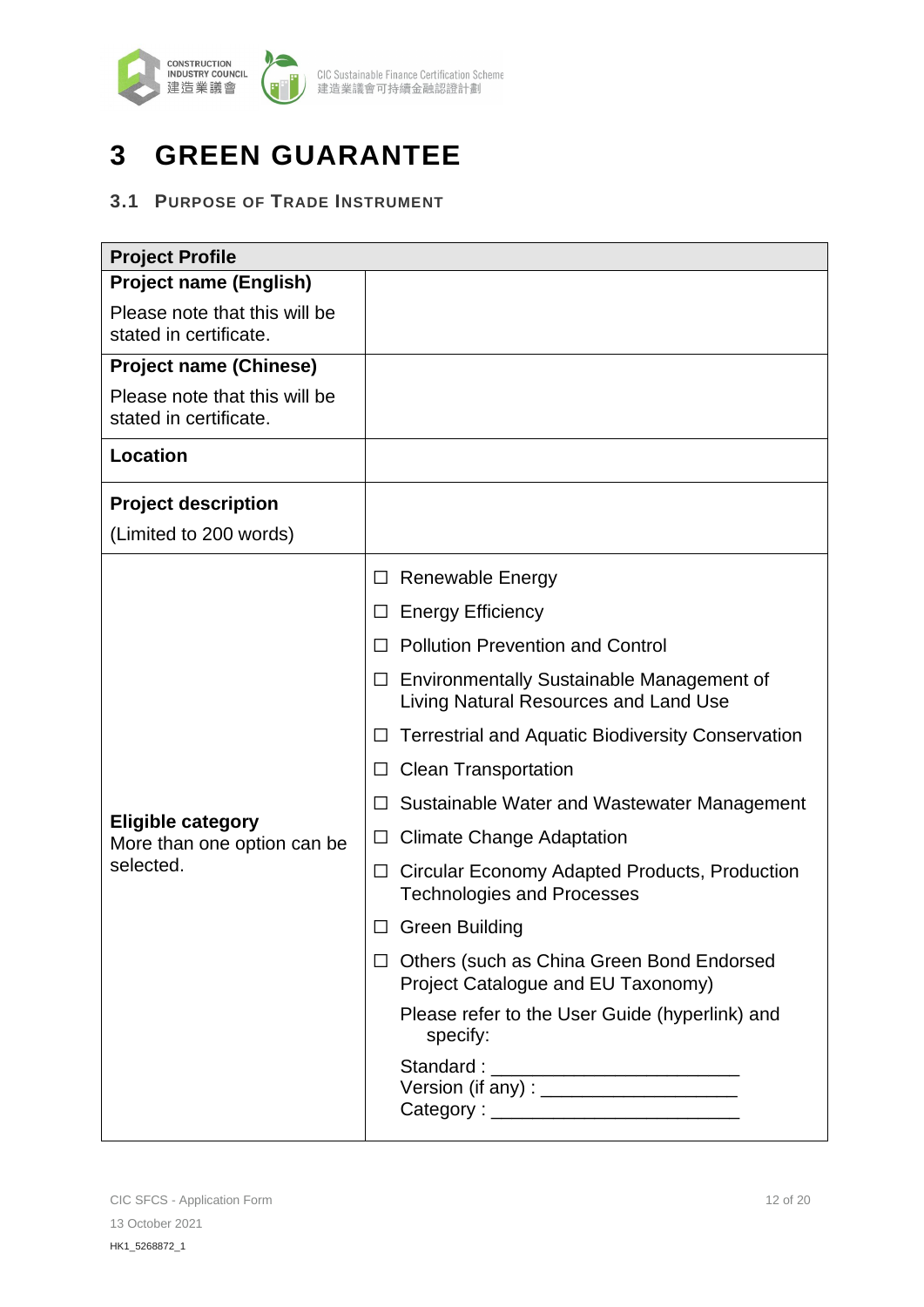

| <b>Framework</b><br>More than one option can be<br>selected.                              | $\Box$ The International Capital Market Association and<br>Loan Market Association's Green Loan Principles<br>(GLP) (2021 Edition)<br>$\Box$ Climate Bond Initiatives (CBI)'s Climate Bonds<br>Standard (2021 Edition)<br>□ United Nations Sustainable Development Goals<br>(UN SDGs)<br>□ Green Bond Endorsed Project Catalogue (2021<br>Edition)<br>□ Others, please specify: _______ |
|-------------------------------------------------------------------------------------------|-----------------------------------------------------------------------------------------------------------------------------------------------------------------------------------------------------------------------------------------------------------------------------------------------------------------------------------------------------------------------------------------|
| <b>Highlights of green</b><br>elements and estimated<br>environmental impact              |                                                                                                                                                                                                                                                                                                                                                                                         |
| Please refer to the User<br>Guide (hyperlink) for more<br>information.                    |                                                                                                                                                                                                                                                                                                                                                                                         |
| <b>Project schedule</b>                                                                   | Start date (i.e. contract award date): [YEAR]<br>[MONTH] [DAY]<br>Completion date (i.e. contract completion date):<br>[YEAR] [MONTH] [DAY]                                                                                                                                                                                                                                              |
| <b>Supporting documents</b>                                                               |                                                                                                                                                                                                                                                                                                                                                                                         |
| Please upload supporting<br>documents, such as contract,<br>meeting minutes and policies. | File name: _______________________<br>Description: <u>Description</u>                                                                                                                                                                                                                                                                                                                   |
| The file size of each<br>document should not exceed<br>20 pages or 10MB.                  |                                                                                                                                                                                                                                                                                                                                                                                         |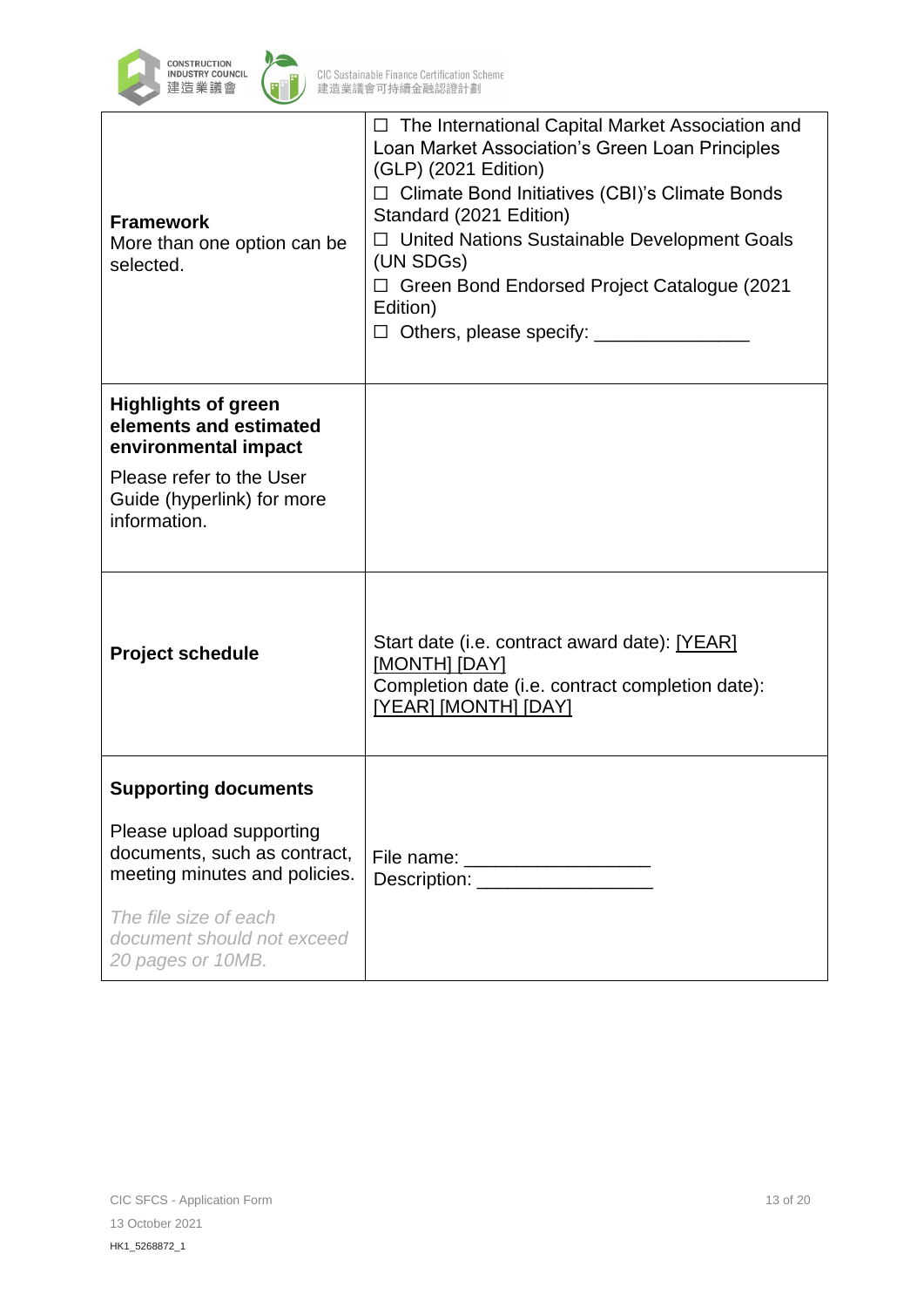

### **3.2 EVALUATION OF UNDERLYING ACTIVITY**

| <b>Environmental</b><br>sustainability<br>objectives      |                                                                                                                                                                                               |
|-----------------------------------------------------------|-----------------------------------------------------------------------------------------------------------------------------------------------------------------------------------------------|
| <b>Process for project</b><br>evaluation and<br>selection | $\Box$ Applicant has set up a governance body to evaluate and<br>select the project and manage their environmental risks (i.e.<br>destruction caused to the surrounding natural environment). |
|                                                           |                                                                                                                                                                                               |
| <b>Structure of</b><br>governance body<br>(optional)      | $\Box$ The governance body comprises senior members to<br>evaluate and select eligible projects                                                                                               |
|                                                           | Please specify the most senior position: ____                                                                                                                                                 |
|                                                           | $\Box$ The governance body comprises cross-functional<br>representatives to evaluate and select eligible projects                                                                             |
|                                                           | Please specify the name of the departments:                                                                                                                                                   |
|                                                           | $\Box$ The governance body/committee will meet regularly to<br>oversee the governance of the green investment strategy                                                                        |
|                                                           | Please specify the frequency (e.g. annually or semi-annually):                                                                                                                                |
|                                                           |                                                                                                                                                                                               |
|                                                           |                                                                                                                                                                                               |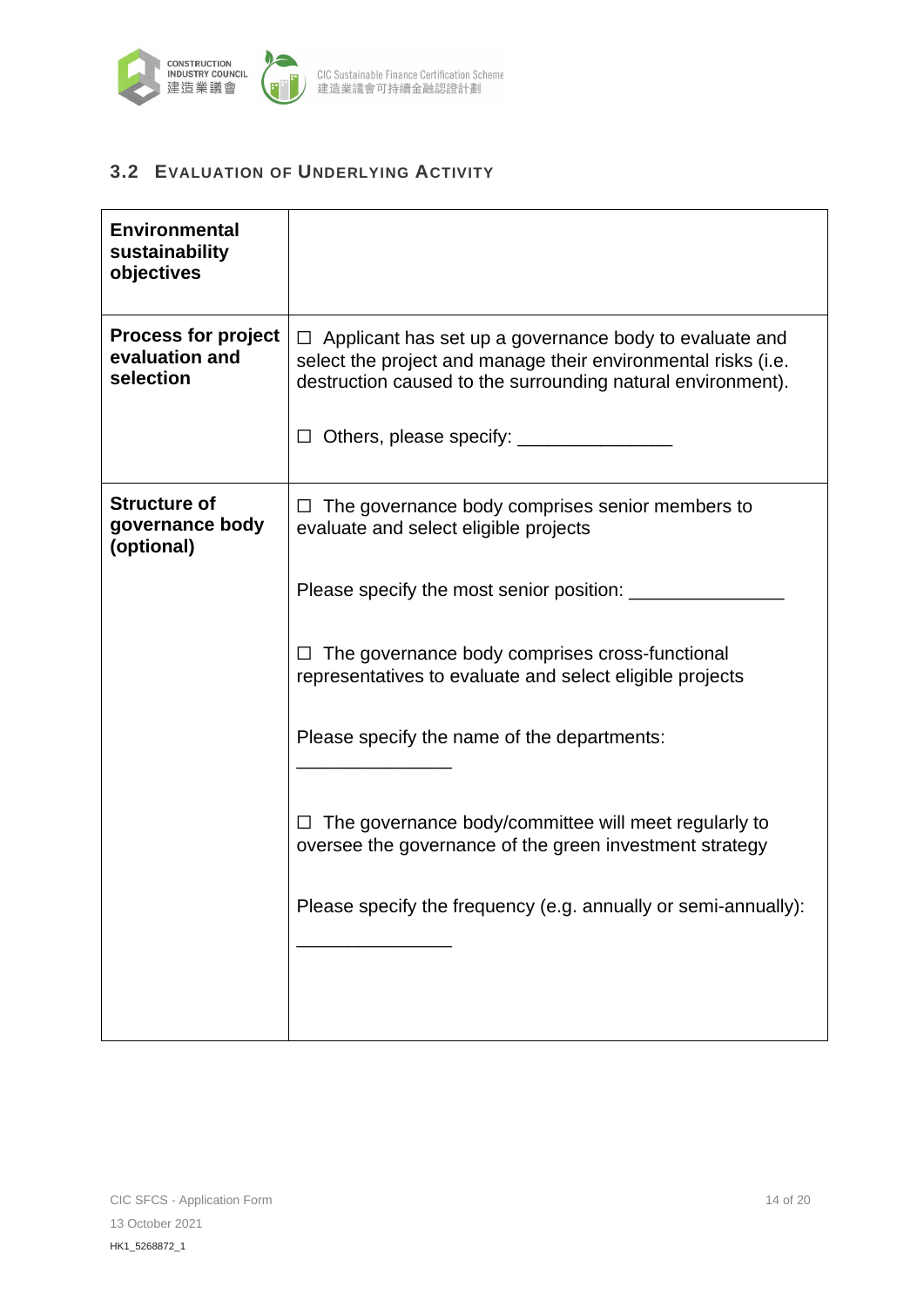



| <b>Supporting</b><br>documents                                                                                       |  |
|----------------------------------------------------------------------------------------------------------------------|--|
| Please upload<br>supporting<br>documents, such as<br>on governance<br>structure, meeting<br>minutes and<br>policies. |  |
| The file size of each<br>document should<br>not exceed 20<br>pages or 10MB.                                          |  |

### **3.3 REPORTING**

| <b>Reporting period</b>                                                                                                                                                                                                                                                                                                            |                                                                                                                                                                                                                                                                                                                                                                               |
|------------------------------------------------------------------------------------------------------------------------------------------------------------------------------------------------------------------------------------------------------------------------------------------------------------------------------------|-------------------------------------------------------------------------------------------------------------------------------------------------------------------------------------------------------------------------------------------------------------------------------------------------------------------------------------------------------------------------------|
|                                                                                                                                                                                                                                                                                                                                    |                                                                                                                                                                                                                                                                                                                                                                               |
| Applicant shall prepare a<br>report within one year from<br>the date of issuance of each<br>sustainable financing<br>instrument and continue to<br>report regularly at this<br>selected interval until<br>completion of the work. The<br>report will provide information<br>on the environmental impacts<br>of the green projects. | Annually<br>$\perp$<br>Semi-annually<br>П<br>Quarterly<br>□                                                                                                                                                                                                                                                                                                                   |
| <b>Means of reporting</b><br>Please select the appropriate<br>reporting channel. More than<br>one option can be selected.                                                                                                                                                                                                          | $\Box$ A standalone green finance report<br>Information published as part of the financial<br>⊔<br>report<br>Information published as part of the<br>$\Box$<br>sustainability / environmental, social and<br>governance report<br>Information published as part of the relevant<br>$\Box$<br>project documents such as project progress<br>report.<br>Others, please specify: |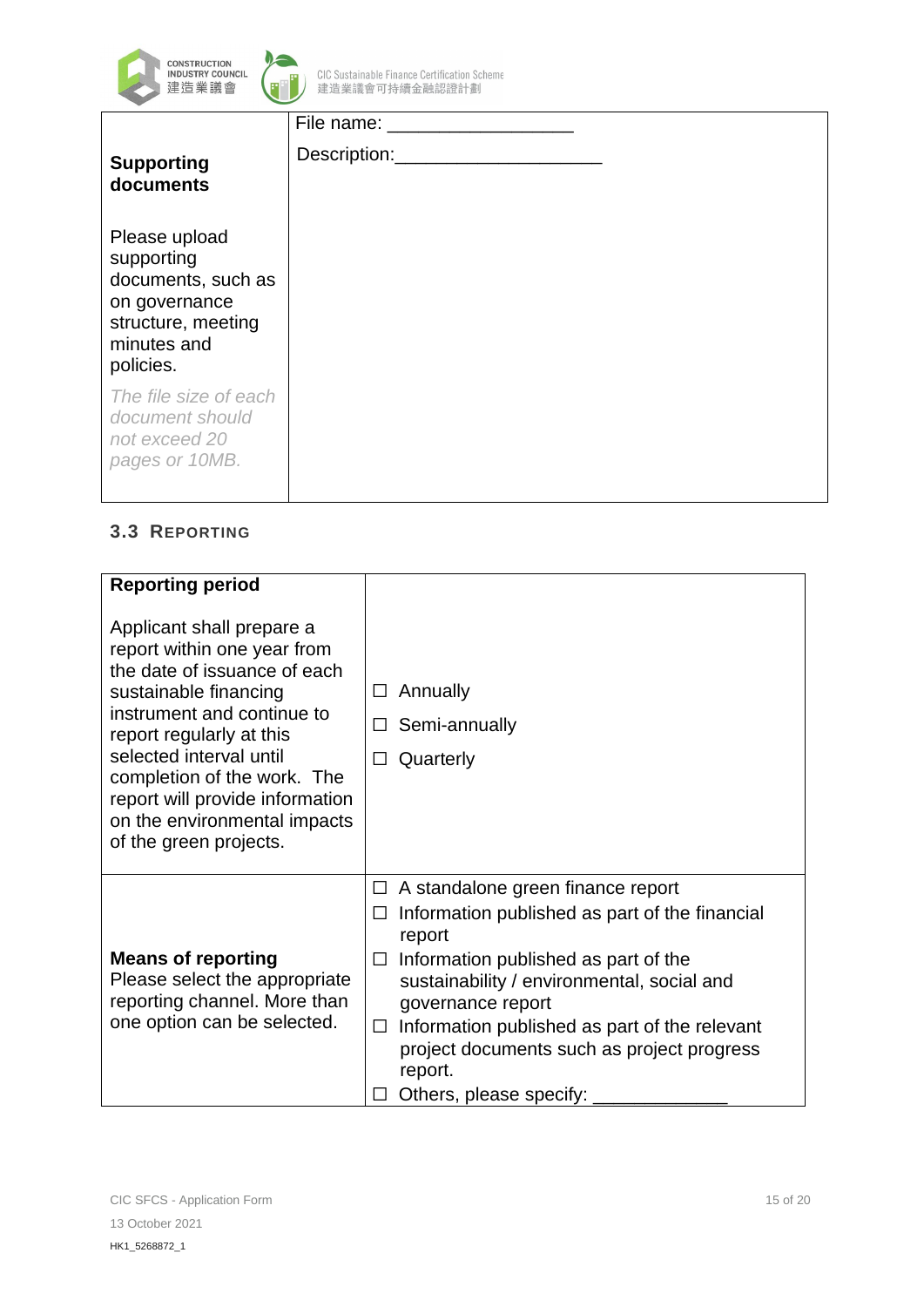

┱

| <b>Impact reporting</b><br>Please refer to the User<br>Guide (hyperlink) and list out<br>applicable key performance<br>indicators (KPIs) for impact<br>reporting. | Total carbon emissions (permanent works)<br>Total carbon emissions (temporary works and<br>site impacts)<br>Low-carbon materials (%)<br>$\perp$<br>Clean energy (%)<br>$\perp$<br>Waste recycling rate (%)<br>Other indicators, please specify: |
|-------------------------------------------------------------------------------------------------------------------------------------------------------------------|-------------------------------------------------------------------------------------------------------------------------------------------------------------------------------------------------------------------------------------------------|
| <b>Methodology for each</b>                                                                                                                                       | CIC Carbon Assessment Tool (CAT)                                                                                                                                                                                                                |
| selected KPI                                                                                                                                                      | Other methodologies, please specify:                                                                                                                                                                                                            |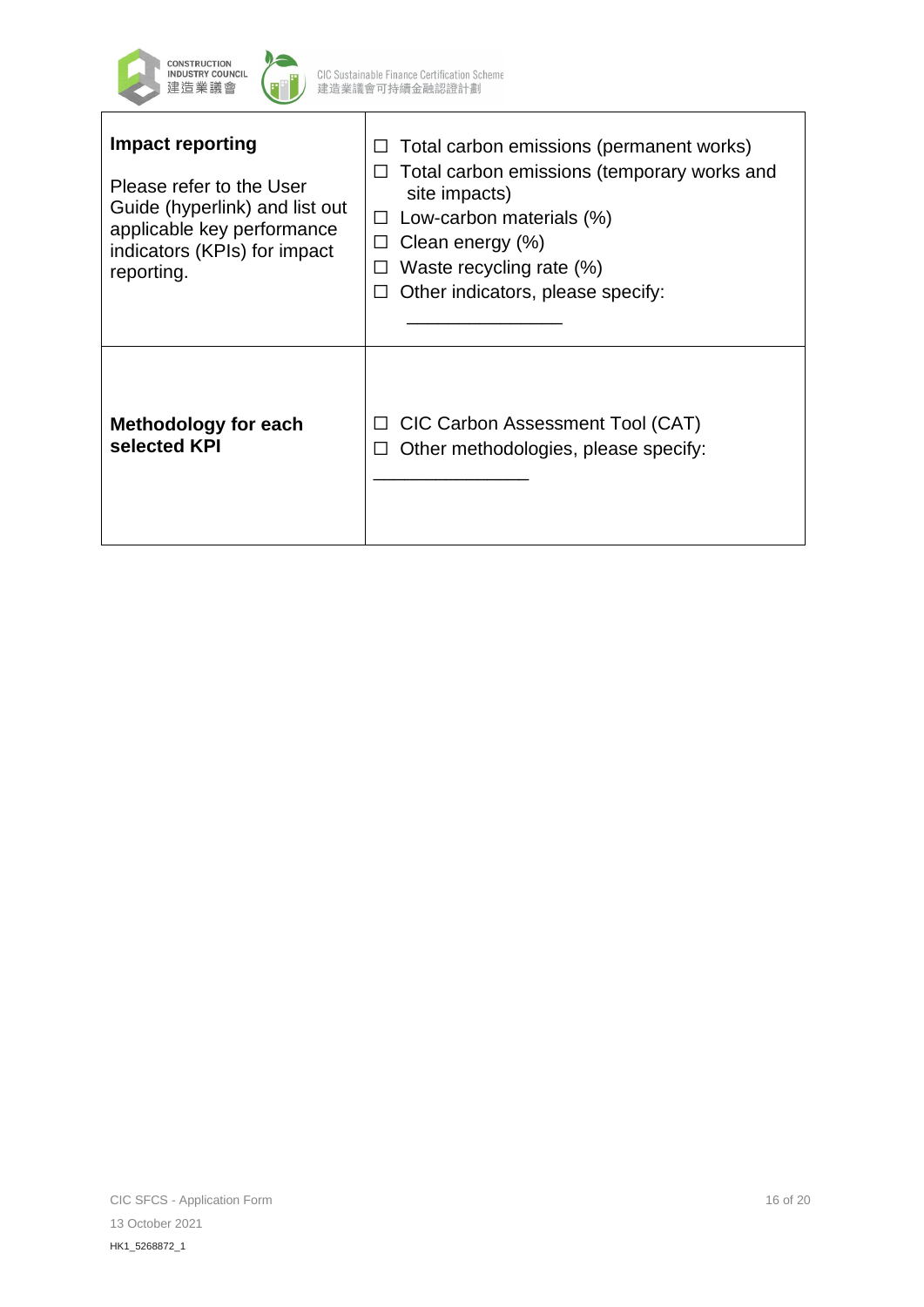

# **4 SUSTAINABILITY-LINKED LOAN/ GUARANTEE**

#### **4.1 COMPANY'S SUSTAINABILITY GOVERNANCE**

| Governance<br><b>structure</b>                    | Applicant has set up a governance body to oversee the<br>company's sustainability strategy. Please select the most<br>appropriate options (more than one option can be selected) and<br>provide further details. |  |
|---------------------------------------------------|------------------------------------------------------------------------------------------------------------------------------------------------------------------------------------------------------------------|--|
|                                                   | The governance body comprises senior members to<br>⊔<br>evaluate and select eligible projects                                                                                                                    |  |
|                                                   | Please specify the most senior position:                                                                                                                                                                         |  |
|                                                   | The governance body comprises cross-functional<br>representatives to evaluate and select eligible projects                                                                                                       |  |
|                                                   | Please specify the name of the departments:                                                                                                                                                                      |  |
|                                                   | The governance body/committee will meet regularly to<br>oversee the governance of the green investment strategy                                                                                                  |  |
|                                                   | Please specify the frequency (e.g. annually or semi-<br>annually or quarterly):                                                                                                                                  |  |
|                                                   |                                                                                                                                                                                                                  |  |
| <b>Sustainability</b><br>vision and<br>objectives |                                                                                                                                                                                                                  |  |
| Please also<br>specify<br>sustainability          |                                                                                                                                                                                                                  |  |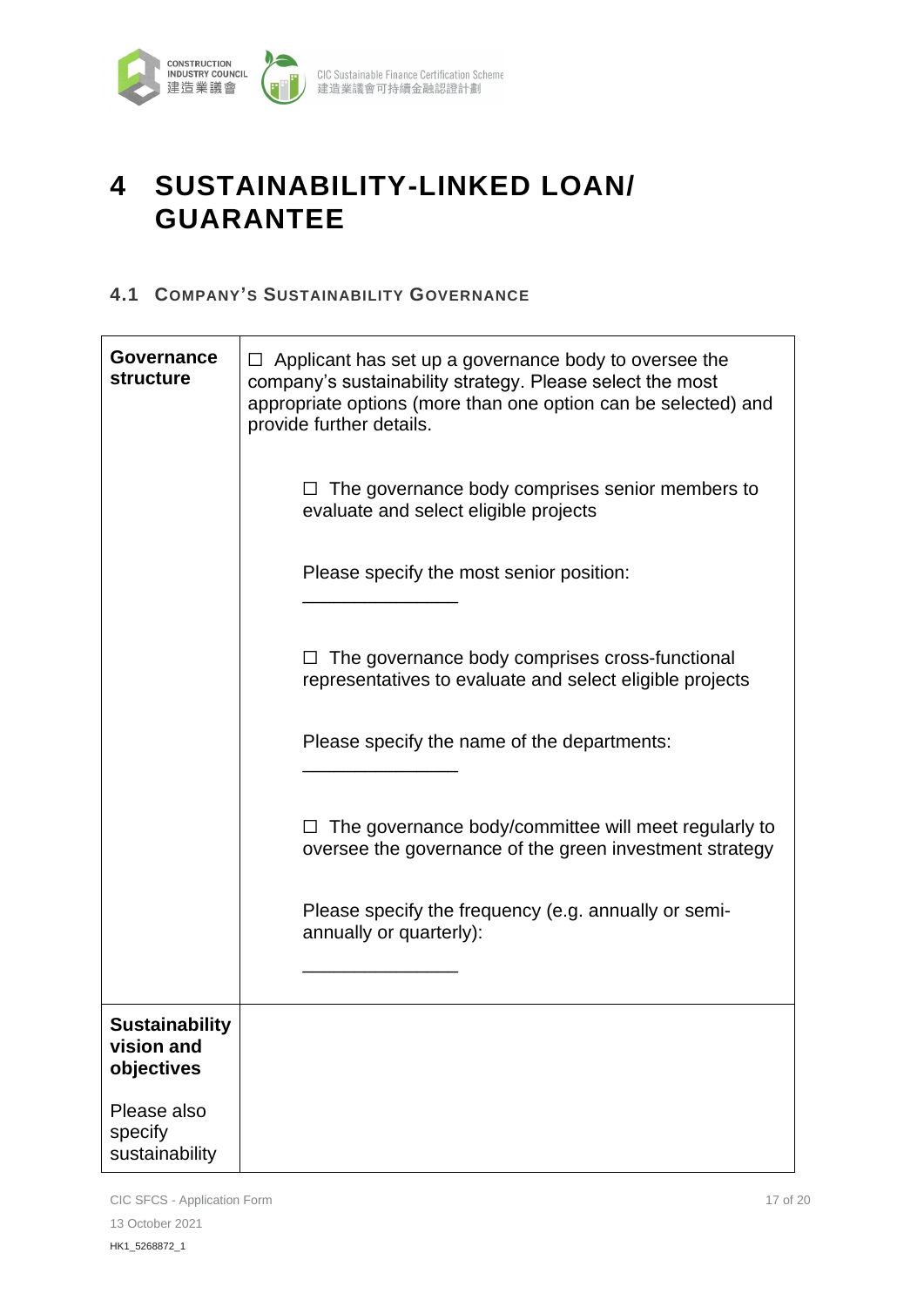



CIC Sustainable Finance Certification Scheme<br>建造業議會可持續金融認證計劃

| certificates /<br>ratings to<br>which the<br>company is<br>seeking, if<br>any.                                       |                                   |
|----------------------------------------------------------------------------------------------------------------------|-----------------------------------|
|                                                                                                                      | File name: _____________________  |
| <b>Supporting</b><br>documents                                                                                       | Description: ____________________ |
| Please upload<br>supporting<br>documents,<br>such as on<br>sustainability<br>strategy,<br>policies and<br>processes. |                                   |
| The file size of<br>each<br>document<br>should not<br>exceed 20<br>pages or<br>10MB.                                 |                                   |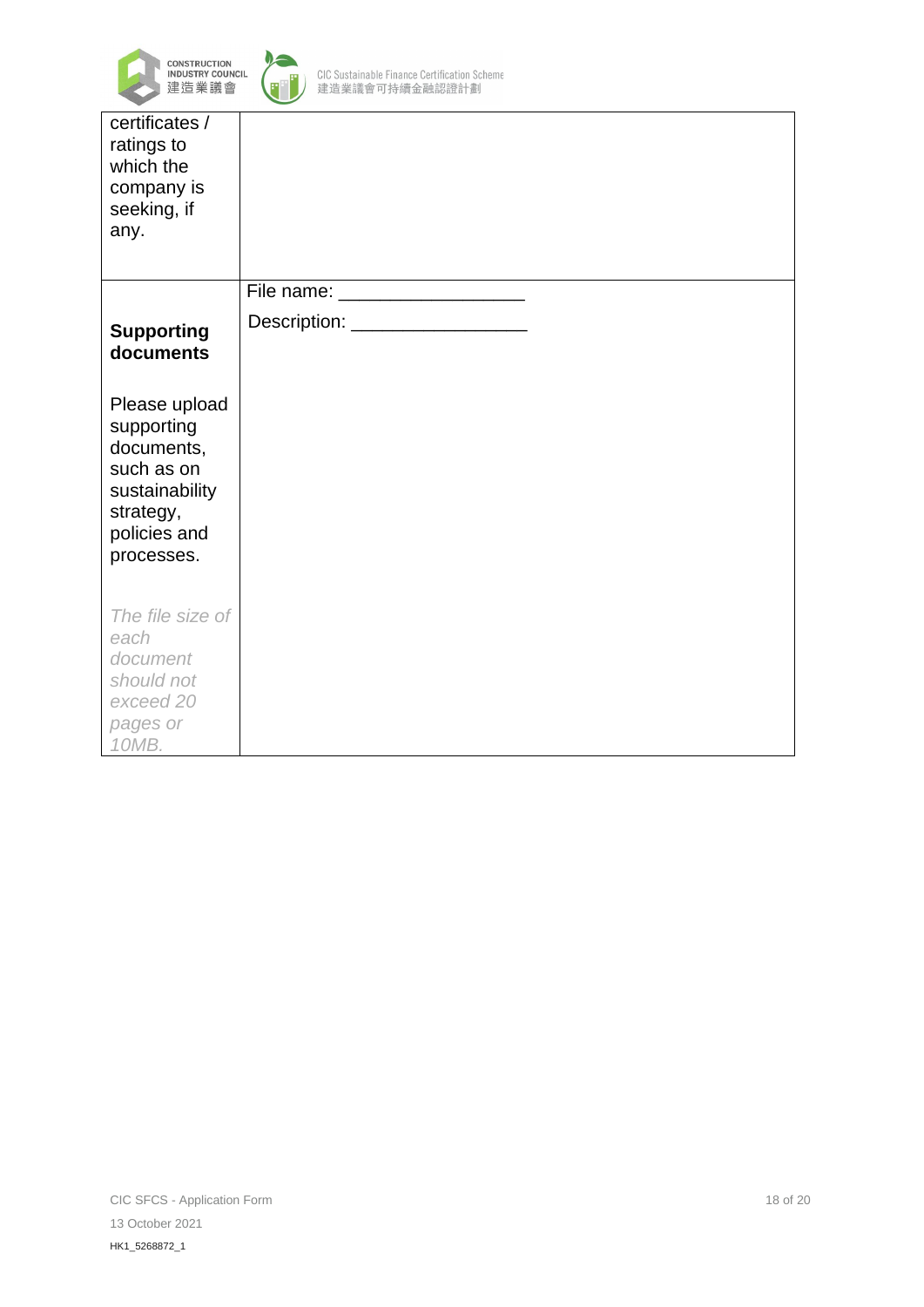

CIC Sustainable Finance Certification Scheme<br>建造業議會可持續金融認證計劃

### **4.2 TARGET SETTING**

| <b>Key sustainability</b><br>performance indicators<br>Please refer to the User<br>Guide (hyperlink) for more<br>details.        | $\Box$ Total carbon emissions (permanent works)<br>$\Box$ Total carbon emissions (temporary works and site<br>impacts)<br>$\Box$ Low-carbon materials (%)<br>$\Box$ Clean energy (%)<br>$\Box$ Waste recycling rate (%)<br>$\Box$ Other indicators, please specify:                                                 |
|----------------------------------------------------------------------------------------------------------------------------------|---------------------------------------------------------------------------------------------------------------------------------------------------------------------------------------------------------------------------------------------------------------------------------------------------------------------|
| <b>Methodology for each</b><br>selected sustainability<br>performance indicator                                                  | $\Box$ CIC Carbon Assessment Tool (CAT)<br>$\Box$ Other methodologies, please specify:                                                                                                                                                                                                                              |
| <b>Sustainability</b><br>performance targets<br>(SPT)                                                                            | Base year: ______________________<br>Performance in the base year: ________________<br>Target year: _____________________<br>Performance in the target year: ___                                                                                                                                                    |
| <b>Framework</b><br>More than one option can<br>be selected.                                                                     | $\Box$ The Loan Market Association's Sustainability<br>Linked Loan Principles (SLLP) (2021 Edition)<br>□ Climate Bond Initiatives (CBI)'s Climate Bonds<br>Standard (2021 Edition)<br>□ United Nations Sustainable Development Goals<br>(UN SDGs)<br>$\Box$ Green Bond Endorsed Project Catalogue (2021<br>Edition) |
| <b>Loan characteristics</b><br>Please elaborate if<br>economic outcomes are<br>linked to whether the<br>selected SPT(s) are met. | We are considering:<br>$\Box$ Interest rate discount<br>$\Box$ Margin reduction                                                                                                                                                                                                                                     |
| <b>Verification</b>                                                                                                              | $\Box$ Intent to arrange post-lending verification under the<br><b>SFCS</b><br>Intent to engage other qualified verification body for<br>⊔<br>post-lending verification<br>Others, please specify: ______                                                                                                           |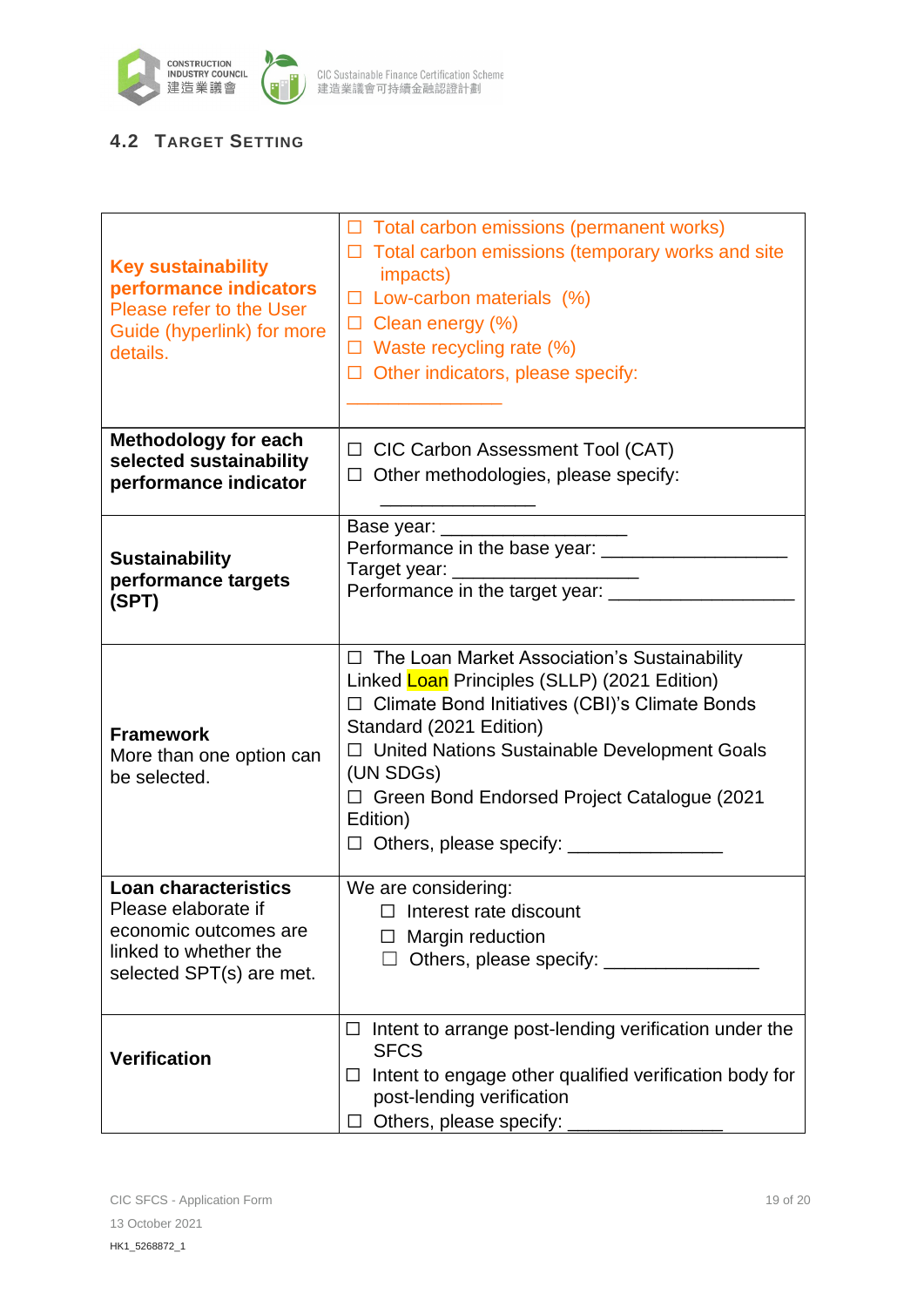

| <b>Supporting documents</b>                                                                                                                                                                                                                 |                                          |  |
|---------------------------------------------------------------------------------------------------------------------------------------------------------------------------------------------------------------------------------------------|------------------------------------------|--|
| Please upload supporting<br>documents, such as<br>sustainability /<br>environmental, social and<br>governance reports,<br>external review reports on<br>SPT and key performance<br>indicator setting, working<br>files and meeting minutes. | Description: <u>____________________</u> |  |
| The file size of each<br>document should not<br>exceed 20 pages or<br>10MB.                                                                                                                                                                 |                                          |  |

### **4.3 REPORTING**

| <b>Reporting period</b>                                                                                                                                                                                                                                                                                                                                                                                            |                                                                                                                                                                                                                                                                                                                                                                             |
|--------------------------------------------------------------------------------------------------------------------------------------------------------------------------------------------------------------------------------------------------------------------------------------------------------------------------------------------------------------------------------------------------------------------|-----------------------------------------------------------------------------------------------------------------------------------------------------------------------------------------------------------------------------------------------------------------------------------------------------------------------------------------------------------------------------|
| Applicant shall publish a<br>report within one year from<br>the date of issuance of each<br>sustainable financing<br>instrument and continue to<br>report regularly at this<br>selected interval until the full<br>allocation of the proceeds/<br>completion of work. The<br>report will provide information<br>on the allocation of the<br>proceeds and/or the<br>environmental impacts of the<br>green projects. | Annually<br>$\Box$<br>Semi-annually<br>$\Box$<br>Quarterly<br>□                                                                                                                                                                                                                                                                                                             |
| <b>Means of reporting</b><br>Please select the appropriate<br>reporting channel. More than<br>one option can be selected.                                                                                                                                                                                                                                                                                          | A standalone green finance report<br>$\Box$<br>Information published as part of the financial<br>⊔<br>report<br>Information published as part of the<br>$\Box$<br>sustainability / environmental, social and<br>governance report<br>Information published as part of the relevant<br>□<br>project documents such as project progress<br>report.<br>Others, please specify: |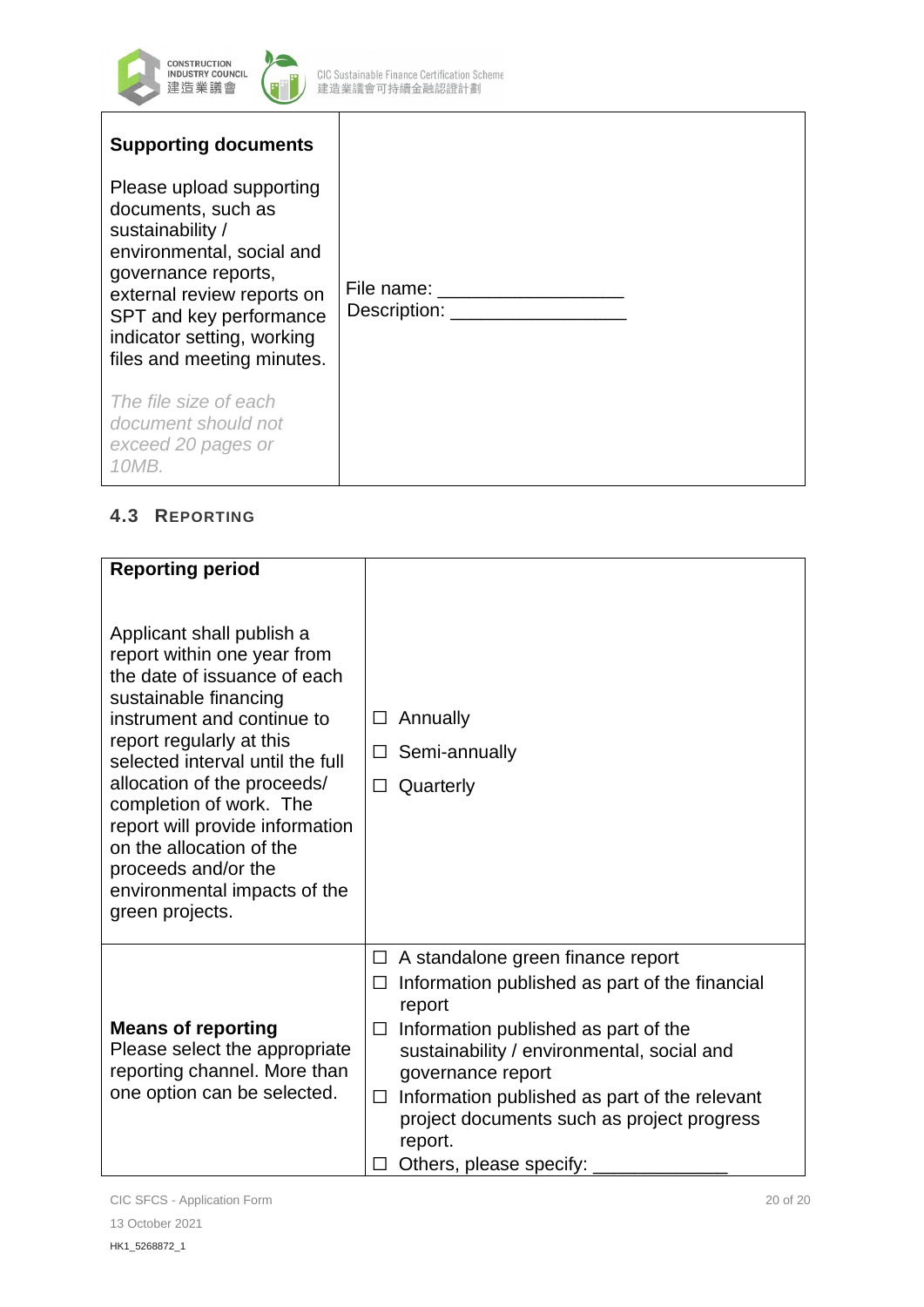

### **5 DECLARATION**

We hereby declare that:

We agree to the Declaration of Veracity of Information (hyperlink), Privacy Policy Statement and Disclaimer [\(hyperlink\)](http://www.cic.hk/eng/main/disclaimer/) and Terms and Conditions (hyperlink) of SFCS.

If we have any conflict of interest in any matters whatsoever in connection with the assessment of SFCS, we shall immediately make a declaration to CIC.

 $\Box$  We would like to report the following existing or potential conflict of interest situation.

Please describe below any relationship, transaction or position you hold (as volunteer or otherwise), or circumstances that you believe could contribute to a conflict of interest between SFCS and your personal, financial or other interests.

Declaration:

 $\Box$  To keep you informed of CIC activities which may be of interest to you, CIC would like to use your personal data, including your name, phone number and email address, to update you in relation to CIC activities. We agree with the proposed use of our personal data in any marketing activities arranged by CIC.

(Remark: sign to confirm)